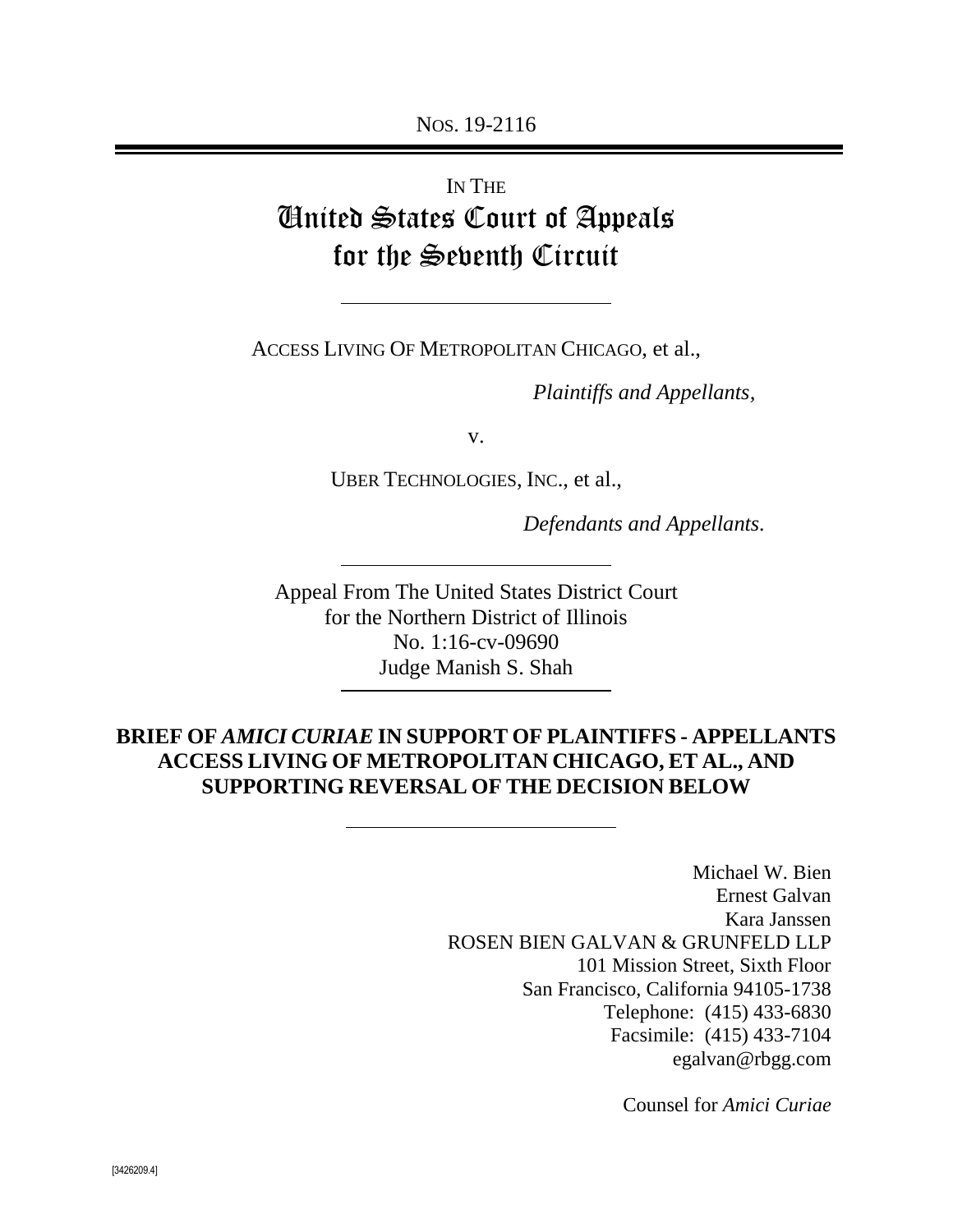### **CORPORATE DISCLOSURE STATEMENT**

<span id="page-1-0"></span>Pursuant to Rule 26.1 of the Federal Rules of Appellate Procedure, *amici curiae* state that no party to this brief is a publicly-held corporation, issues stock, or has a parent corporation.

Pursuant to Seventh Circuit Rule 26.1, *amici curiae* state that Rosen Bien Galvan & Grunfeld LLP is the only law firm that has appeared for *amici curiae* in this Court.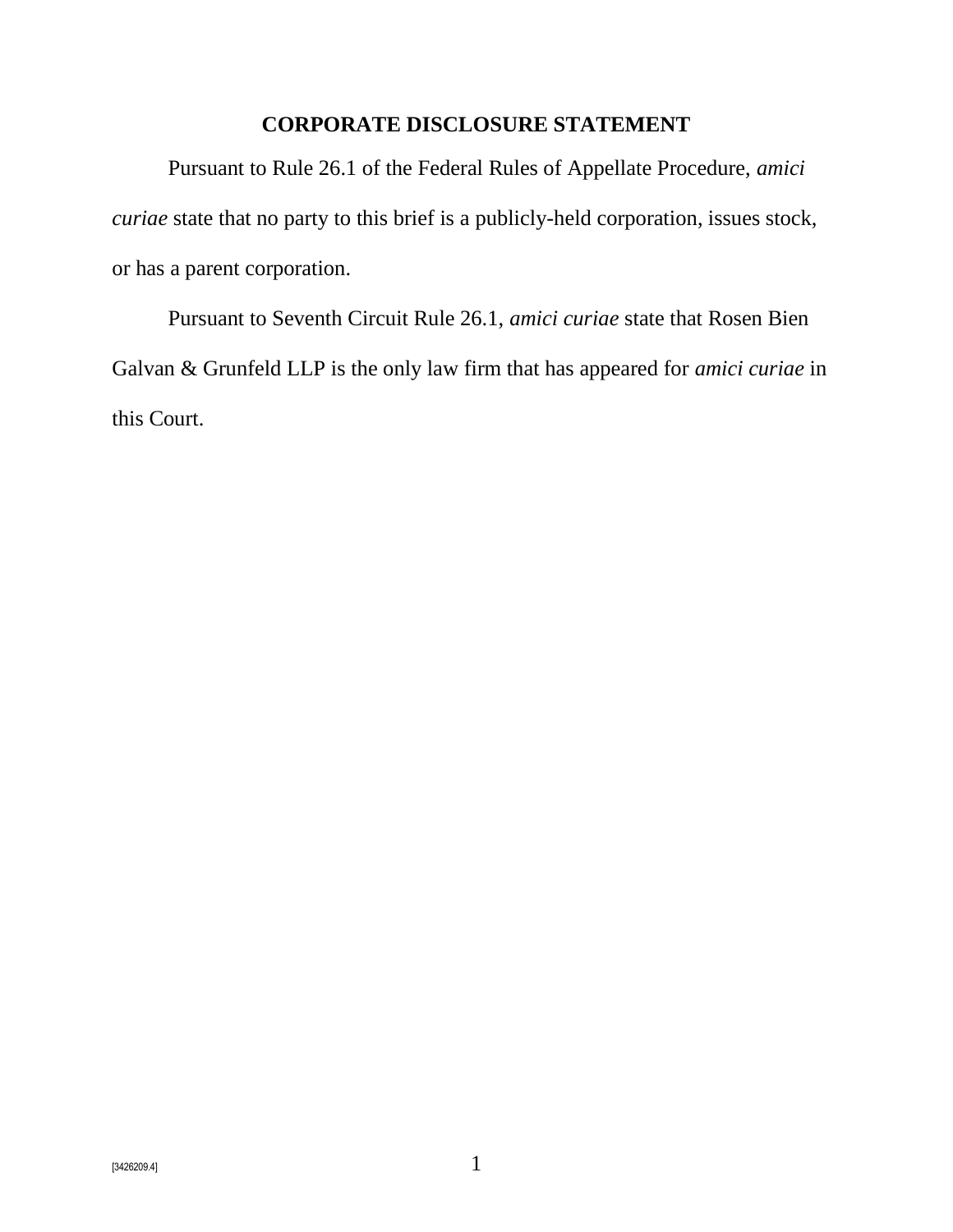## **TABLE OF CONTENTS**

<span id="page-2-0"></span>

| I.              | Transportation Services are Critical to Allowing People with<br>Disabilities to Access Employment, Education, Recreation, and Public |  |  |
|-----------------|--------------------------------------------------------------------------------------------------------------------------------------|--|--|
| $\mathbf{II}$ . | Ridesharing Services Have Become a Critical Part of Local                                                                            |  |  |
| III.            | Most Traditional Transportation Systems are Inaccessible or                                                                          |  |  |
| IV.             | Organizational Plaintiffs Are A Critical Piece of the Enforcement                                                                    |  |  |
|                 |                                                                                                                                      |  |  |
|                 |                                                                                                                                      |  |  |
|                 |                                                                                                                                      |  |  |
|                 |                                                                                                                                      |  |  |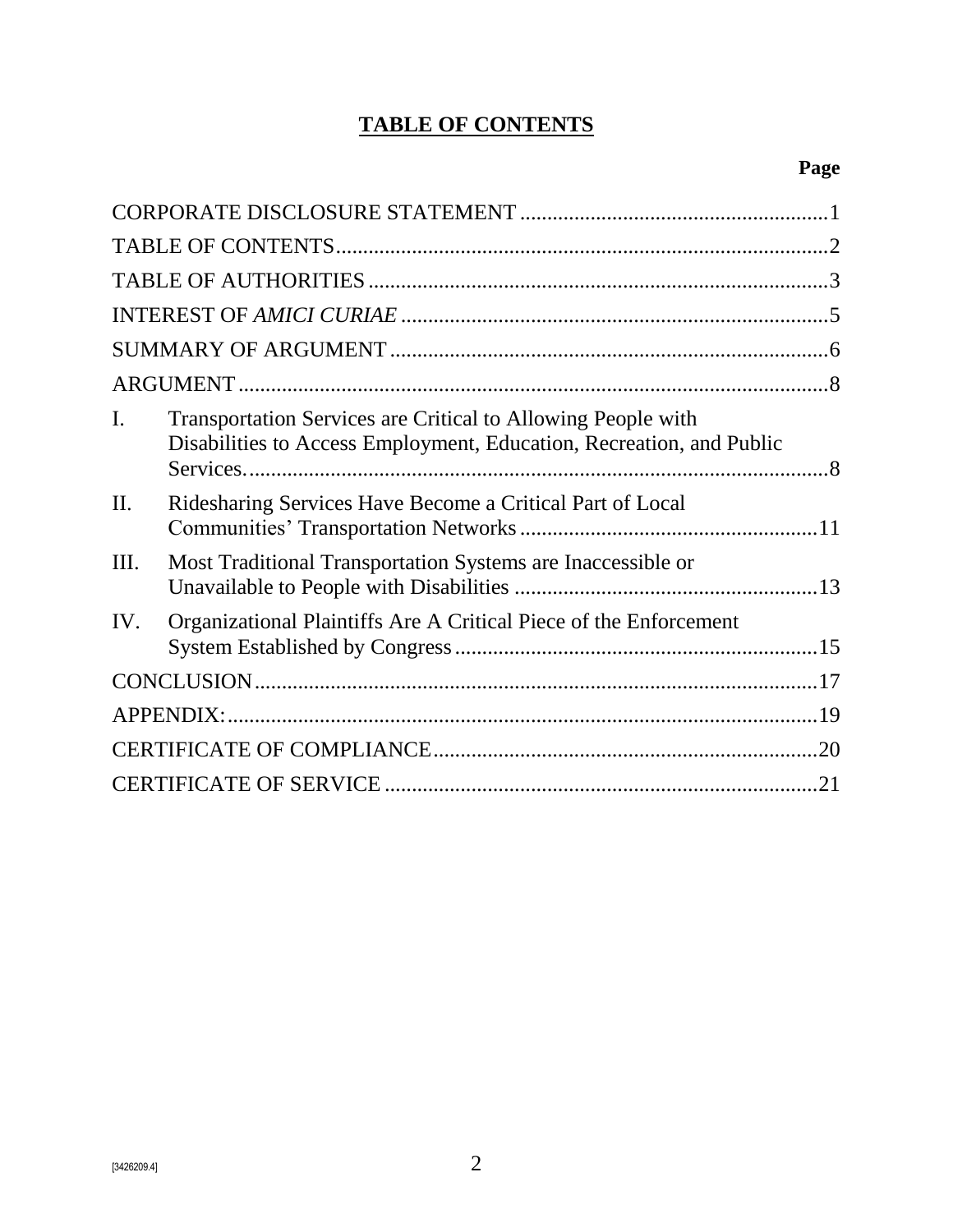## **TABLE OF AUTHORITIES**

## <span id="page-3-0"></span>**CASES**

## **FEDERAL STATUTES**

## **MISCELLANEOUS**

| American Association of People with Disabilities (AAPD), The Leadership<br>Conference Education Fund, "Equity in Transportation for People<br>with Disabilities", March 2016, available at:<br>https://www.aapd.com/wp-content/uploads/2016/03/transportation-<br>disabilities.pdf                                                                                                                                              |
|---------------------------------------------------------------------------------------------------------------------------------------------------------------------------------------------------------------------------------------------------------------------------------------------------------------------------------------------------------------------------------------------------------------------------------|
| Assessing the Unmet Transportation Needs of Americans with Disabilities,<br>The Analysis Group, February 2019, at page 2, available at                                                                                                                                                                                                                                                                                          |
| Brumbaugh, S., U.S. Department of Transportation, Bureau of<br>Transportation Statistics Issue Brief <sup>*</sup> Travel Patterns of American<br>Adults with Disabilities", September 2018, available at<br>https://www.bts.gov/sites/bts.dot.gov/files/docs/explore-topics-and-<br>geography/topics/passenger-travel/222466/travel-patterns-american-<br>adults-disabilities-9-6-2018_1.pdf (hereafter "2018 DOT Report")8, 10 |
| Buses, Yes Buses Are "the Hottest Trend in Transit," <i>Governing</i> , September<br>2017, available at https://www.governing.com/topics/transportation-                                                                                                                                                                                                                                                                        |
| Forum on Disability and Transportation Report, March 2018, available at<br>https://www.ilru.org/sites/default/files/FODAT-report.pdf<br>12                                                                                                                                                                                                                                                                                      |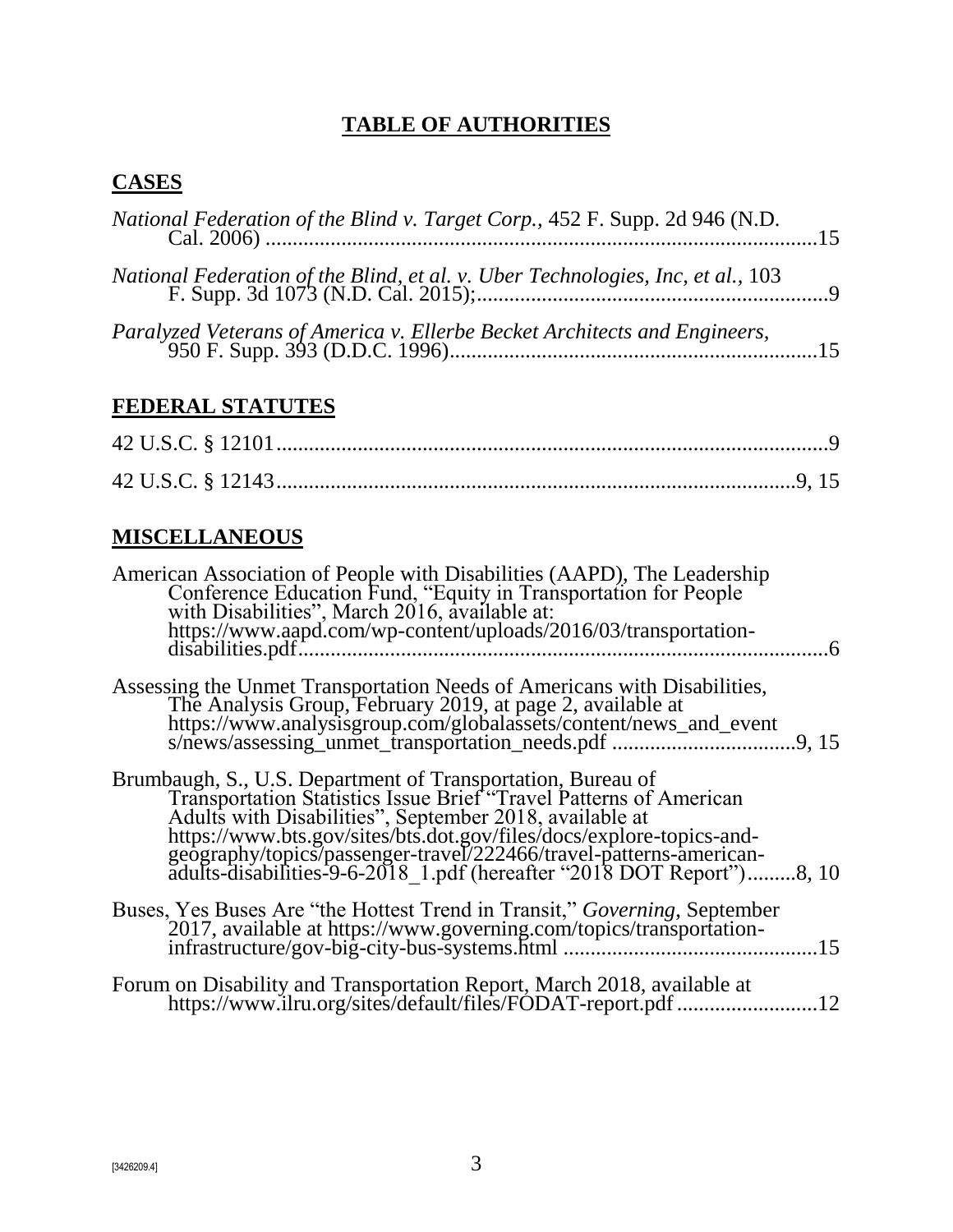| Move Forward, Late-Night Transportation: How Two Public Agencies Are<br>Filling Service Gaps Through Mobility on Demand, Jan. 11, 2019,<br>available at, https://www.move-forward.com/late-night-<br>transportation-how-two-public-agen |                 |
|-----------------------------------------------------------------------------------------------------------------------------------------------------------------------------------------------------------------------------------------|-----------------|
|                                                                                                                                                                                                                                         | $\overline{14}$ |
|                                                                                                                                                                                                                                         | 12.             |
|                                                                                                                                                                                                                                         |                 |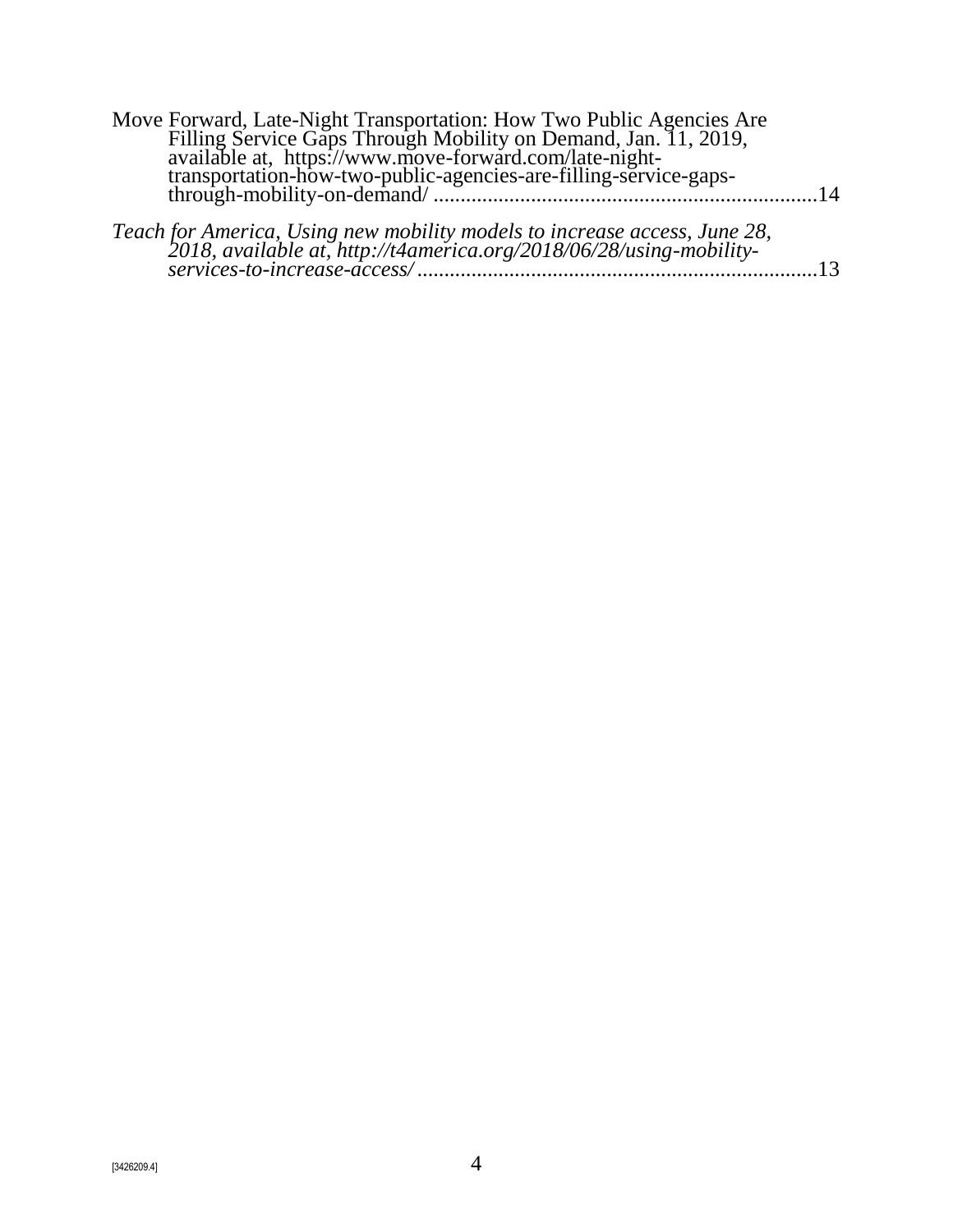#### **INTEREST OF** *AMICI CURIAE<sup>1</sup>*

<span id="page-5-0"></span>*Amici* American Civil Liberties Union Disability Rights Project, American Association of People with Disabilities, Association of University Centers on Disabilities, Center for Public Representation, Civil Rights Education and Enforcement Center, Disability Rights Advocates, Disability Rights Education and Defense Fund, Equip for Equality, Houston Commission on Disabilities, Independent Living Research Utilization, Judge David L. Bazelon Center for Mental Health Law, Lighthouse for the Blind and Visually Impaired, National Association of the Deaf, National Disability Rights Network, National Federation of the Blind, and the Paralyzed Veterans of America are non-profit disability rights organizations focused on advancing the inclusion of persons with disabilities in all areas of life. The missions of *amici* include ensuring that people with disabilities have equal access to transportation services to allow them to access employment, education, and to fully participate in activities in their communities with their nondisabled peers. *Amici* are deeply familiar with the long-standing barriers to transportation and to the streets, intersections and sidewalks of our cities. If operated in an accessible manner, ride-sharing services have the potential to

<sup>&</sup>lt;sup>1</sup> *Amici* state that no counsel for a party authored this brief in whole or in part and no person other than *amici* or its counsel made a monetary contribution to the brief's preparation or submission. Counsel for Plaintiffs-Appellants consented to the filing of this brief.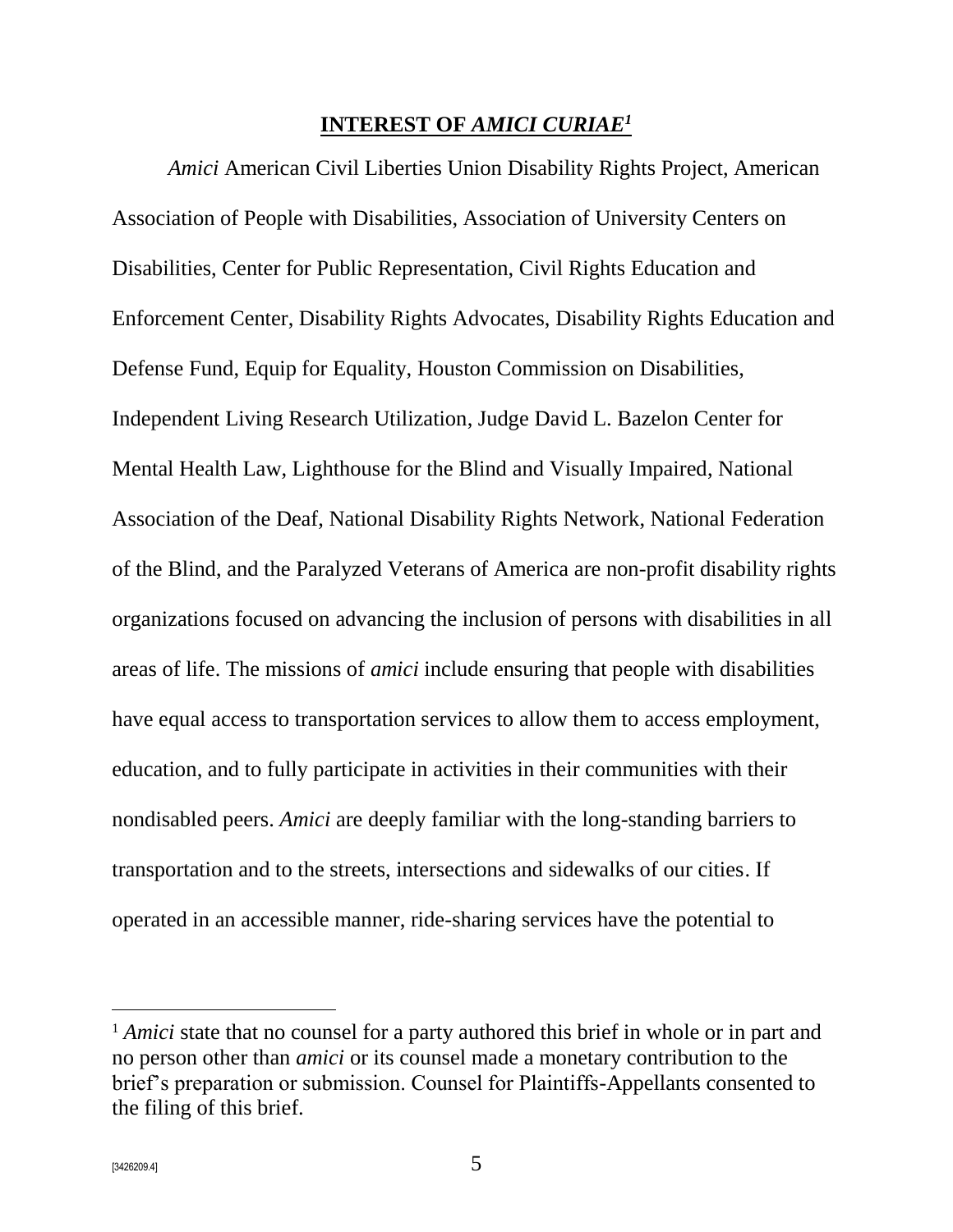dramatically increase access to employment, work, and social interaction for people with disabilities at a fraction of the cost of traditional paratransit services. *Amici* have a strong interest in ensuring ride-sharing services are accessible and file this brief to provide the Court with information regarding the critical importance of access to ride-sharing services, such as Uber, for people with disabilities and how increasing their accessibility benefits society as a whole.

A full list of *amici* appears in the Appendix.

#### **SUMMARY OF ARGUMENT**

<span id="page-6-0"></span>The accessibility of ridesharing services is of great concern to the disability community. People with disabilities are twice as likely as those without disabilities to have inadequate transportation.<sup>2</sup> This lack of transportation imposes real costs on communities. Without equal and reliable access to transportation services, people with disabilities are unable to get to work, school, medical care, community events, restaurants, and shopping, thereby preventing them from making valuable contributions to their communities as workers, consumers, and taxpayers. People with disabilities—particularly in rural areas— need accessible, affordable

<sup>2</sup> American Association of People with Disabilities and The Leadership Conference Education Fund, *Equity in Transportation for People with Disabilities* (2016) *available at* [https://www.aapd.com/wp-content/uploads/2016/03/transportation](https://www.aapd.com/wp-content/uploads/2016/03/transportation-disabilities.pdf)[disabilities.pdf](https://www.aapd.com/wp-content/uploads/2016/03/transportation-disabilities.pdf) (hereinafter "AAPD Equity in Transportation Report").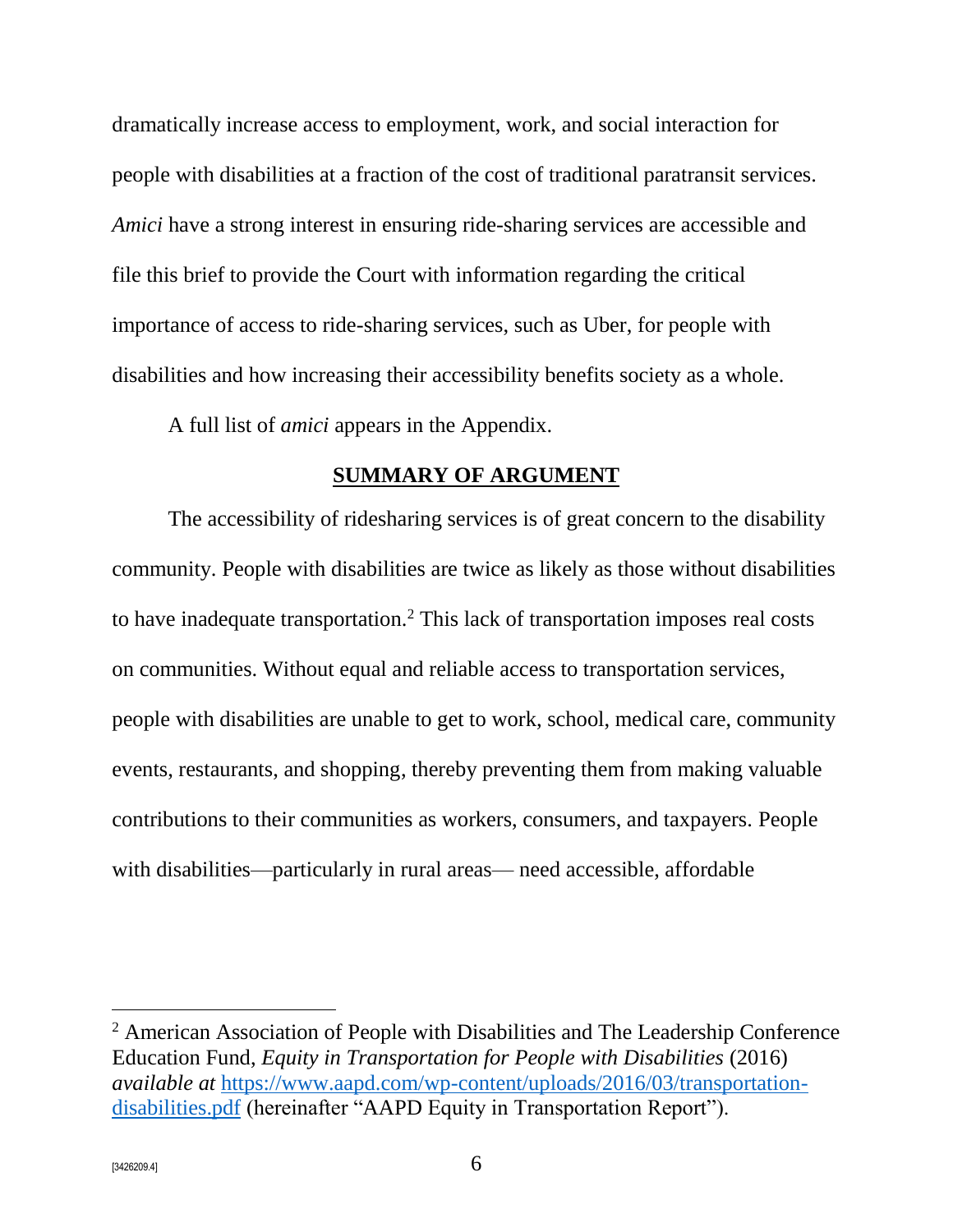transportation options that bring employment, health care, education, housing, and community life within reach.

Ridesharing services such as Uber and Lyft were created within the past decade but have already changed the landscape of public transportation in pivotal ways. These services allow users to get a ride within minutes, 24 hours a day, using only their cell phone. Uber and Lyft have supplanted, and in some locations entirely replaced, traditional taxi service throughout the country. They have also created new opportunities to improve access to public transportation through the use of public-private partnerships to allow local governments to fill gaps in their public transportation networks. Unfortunately, these ridesharing services are frequently inaccessible and therefore unavailable to people with disabilities, particularly wheelchair users.

Increasing the accessibility of ridesharing services benefits not only riders with disabilities, but also their communities as a whole. Access to reliable ondemand service allows riders with disabilities to get into the workforce and to spend the money they earn at local restaurants, shops, and cultural centers. Additionally, improving the accessibility of ridesharing services has the added benefit of saving taxpayer money by reducing the need for paratransit, which is a costly system for local governments to operate and an incredibly burdensome and inefficient method of transportation for people with disabilities.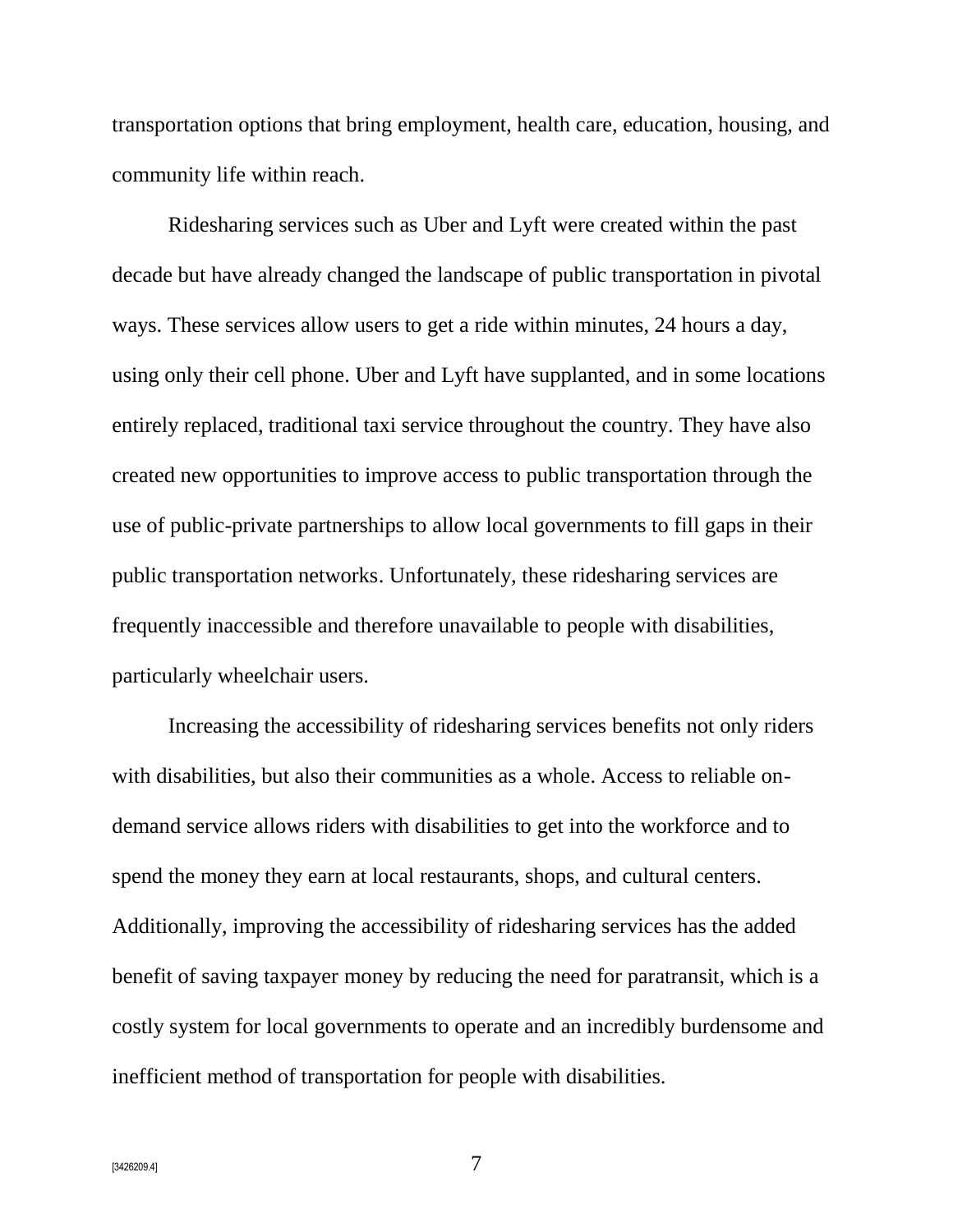#### **ARGUMENT**

#### <span id="page-8-1"></span><span id="page-8-0"></span>**I. Transportation Services are Critical to Allowing People with Disabilities to Access Employment, Education, Recreation, and Public Services.**

Access to transportation is critical to ensuring that people with disabilities have an equal opportunity to fully participate in society. According to a 2018 report from the U.S. Department of Transportation, an estimated 25.5 million Americans have disabilities that make traveling outside the home difficult and a significant number of those individuals do not own vehicles.<sup>3</sup> To address mobility impairments alone, a private sector assessment of unmet needs estimated that there are 5.7 million wheelchair users in the United States, 1.4 million of whom use a motorized wheelchair.<sup>4</sup> The wheelchair-using population is projected to reach up to 12.4 million by the year 2022, and the motorized wheelchair-using population is expected to grow to 3.2 million in the same period.<sup>5</sup> Ridesharing access is also

<sup>3</sup> Brumbaugh, S., U.S. Department of Transportation, Bureau of Transportation Statistics, *Travel Patterns of American Adults with Disabilities* (2018) *available at* [https://www.bts.gov/sites/bts.dot.gov/files/docs/explore-topics-and](https://www.bts.gov/sites/bts.dot.gov/files/docs/explore-topics-and-geography/topics/passenger-travel/222466/travel-patterns-american-adults-disabilities-9-6-2018_1.pdf)[geography/topics/passenger-travel/222466/travel-patterns-american-adults](https://www.bts.gov/sites/bts.dot.gov/files/docs/explore-topics-and-geography/topics/passenger-travel/222466/travel-patterns-american-adults-disabilities-9-6-2018_1.pdf)[disabilities-9-6-2018\\_1.pdf](https://www.bts.gov/sites/bts.dot.gov/files/docs/explore-topics-and-geography/topics/passenger-travel/222466/travel-patterns-american-adults-disabilities-9-6-2018_1.pdf) (hereinafter "2018 DOT Report")

<sup>4</sup> James des Cognets & Greg Rafert, Ph. D., *Assessing the Unmet Transportation Needs of Americans with Disabilities*, The Analysis Group (2019) at 2, *available at* [https://www.analysisgroup.com/globalassets/content/news\\_and\\_events/news/asses](https://www.analysisgroup.com/globalassets/content/news_and_events/news/assessing_unmet_transportation_needs.pdf) [sing\\_unmet\\_transportation\\_needs.pdf,](https://www.analysisgroup.com/globalassets/content/news_and_events/news/assessing_unmet_transportation_needs.pdf) (hereinafter "Assessing Unmet Needs"). 5 *Id.* at 4.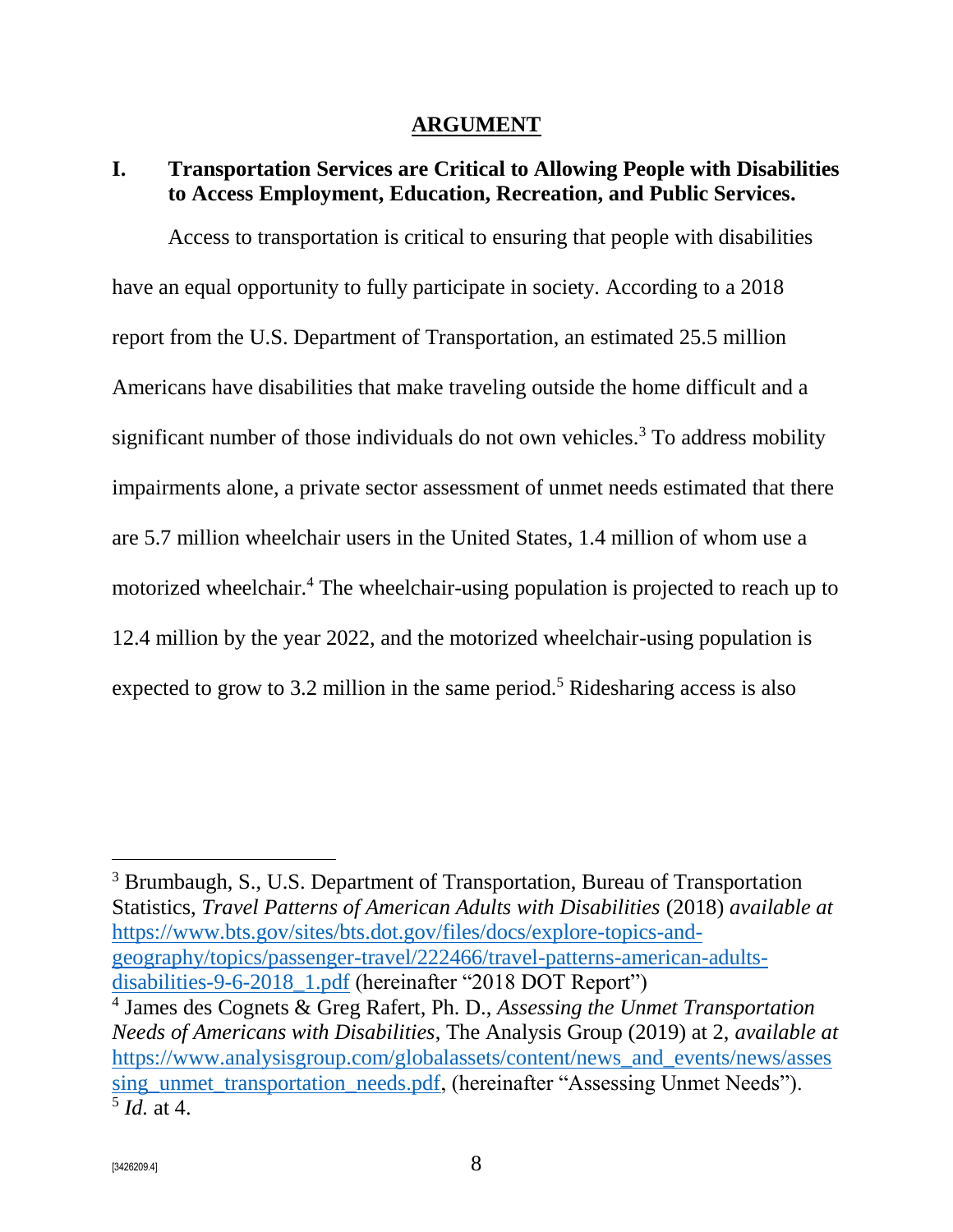important to people with sensory disabilities, as evidenced by recent litigation over the ability of blind people with service animals to access ridesharing services.<sup>6</sup>

In drafting the Americans with Disabilities Act (ADA), Congress found that transportation is one of the "critical areas" where "discrimination against individuals with disabilities persists" and that such discrimination "denies people with disabilities the opportunity to compete on an equal basis" and "costs the United States billions of dollars in unnecessary expenses resulting from dependency and nonproductivity."<sup>7</sup> These costs are incurred in part because, due to a lack of reliable access to transportation, people with disabilities reduce travel outside their home. According to the above cited 2018 Department of Transportation report, 70% of individuals who self-identified as having "travellimiting" disabilities reduce their day-to-day travel because of their disabilities.<sup>8</sup> Another 3.6 million individuals with travel-limiting disabilities do not leave their homes at all due to their disabilities.<sup>9</sup>

Lack of access to transportation services significantly impedes the ability of people with disabilities to enter the work force. Approximately 13.4 million persons who report having travel-limiting disabilities are aged 18-64, an age group

<sup>6</sup> *See National Federation of the Blind, et al. v. Uber Technologies, Inc, et al.,* 103 F. Supp. 3d 1073 (N.D. Cal. 2015);

 $7$  42 U.S.C. § 12101(3), (8).

<sup>8</sup> 2018 DOT Report, at 1.

<sup>9</sup> *Id.*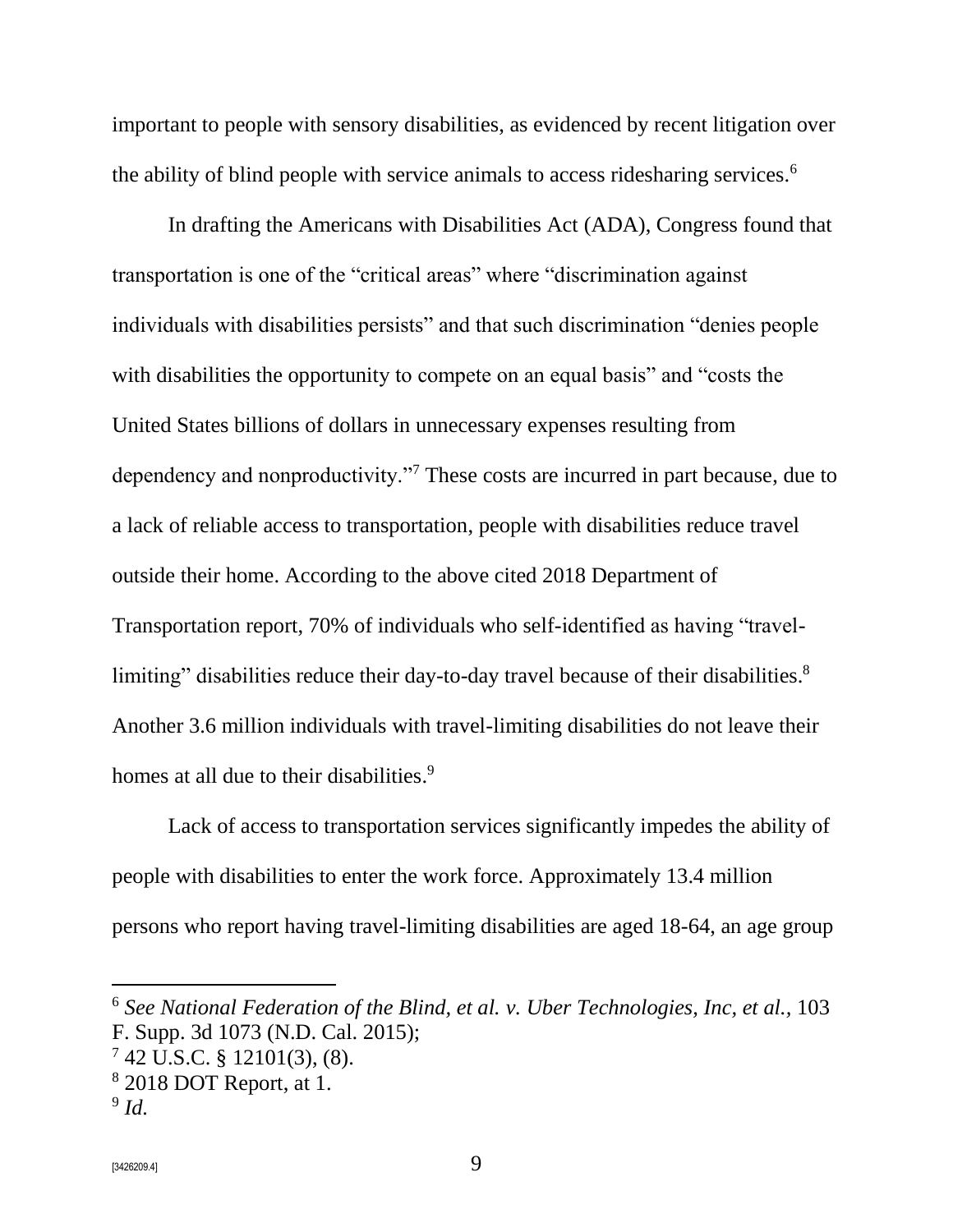that should have high labor force participation.<sup>10</sup> However, only approximately 20% of those individuals report working full time compared to over 75% of individuals without disabilities. $11$ 

People with disabilities who live in rural areas are particularly hard hit by the lack of accessible transportation options.<sup>12</sup> Where there is no bus service there is also no paratransit service.<sup>13</sup> This leaves rural residents with disabilities who do not own cars or cannot drive due to their disabilities with no reliable means of getting from place to place. As of 2017, Lyft operated in forty states, including in "hard to reach rural areas" and Uber provided "near-statewide coverage" throughout thirteen states.<sup>14</sup> Although service in rural areas is less extensive than in urban areas, increasing access to these services can open up significant opportunities to people in these areas.<sup>15</sup> Leaving out people with disabilities imposes real costs on society by preventing people with disabilities from fully participating in civic life and contributing as workers, consumers, taxpayers, and individuals.

<sup>10</sup> 2018 DOT Report, at 2.

 $11$  *Id.*, at 3.

<sup>&</sup>lt;sup>12</sup> AAPD Equity in Transportation Report, at 4.

<sup>13</sup> 42 U.S.C. § 12143(a).

<sup>14</sup> Pierson, D., Los Angeles Times *Lyft now picks up anywhere in 40 states, grabbing areas Uber doesn't cover,* Aug. 31, 2017 *available at*  [https://www.latimes.com/business/la-fi-lyft-uber-statewide-20170831-story.html.](https://www.latimes.com/business/la-fi-lyft-uber-statewide-20170831-story.html) <sup>15</sup> Forum Report, at 6.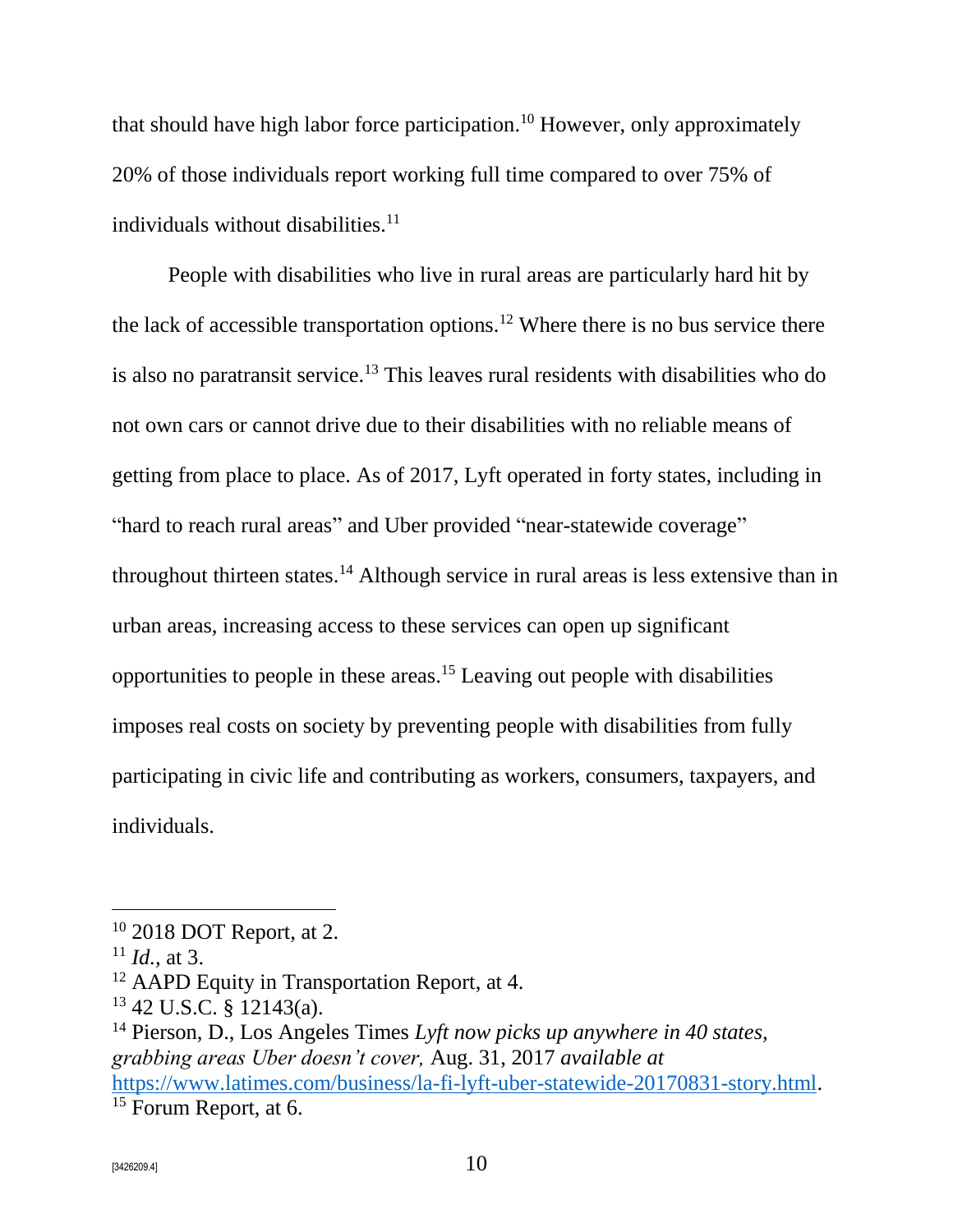<span id="page-11-0"></span>**II. Ridesharing Services Have Become a Critical Part of Local Communities' Transportation Networks**

Ridesharing services such as Uber and Lyft have effectively replaced traditional taxi service in many communities and are becoming a key part of our public transportation networks through the use of public-private partnerships. These services operate through the use of a cell phone and are marketed as a cheaper, more flexible, and more convenient alternative to taxis, buses, and trains. Drivers use their own cars to provide the service or can rent a car from one of Uber's "vehicle solutions" partners.<sup>16</sup>

The availability of Uber and Lyft has filled gaps in transportation access for some people with disabilities while widening gaps in access for others. Riders who do not need wheelchair accessible vehicles now have access to true on-demand service that allows them to travel to meetings, appointments, work, school, and social engagements. Ridesharing services have brought transportation services to rural communities that may have never had such services before.

Wheelchair users have been left out of this increase in access. In many cities, wheelchair users have actually seen their transportation options become more limited due to ridesharing services pushing out of business the traditional taxi

<sup>16</sup> <https://www.uber.com/us/en/drive/vehicle-solutions/>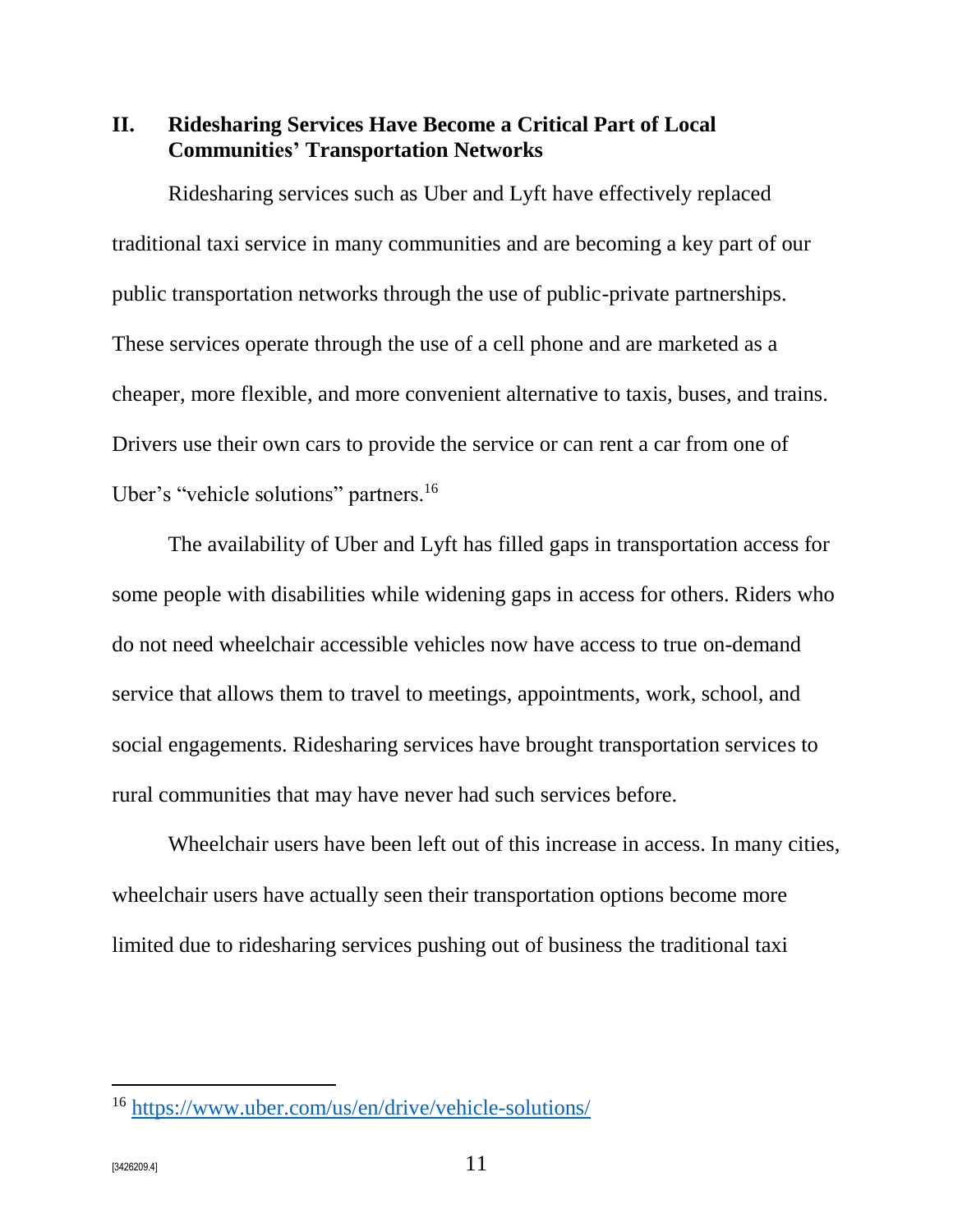companies that had offered wheelchair accessible vehicles.<sup>17</sup> In markets where ridesharing services operate, there has been a significant decline in the numbers of taxis and taxi drivers.<sup>18</sup> Additionally, as riders who would otherwise have used bus or train services migrate to ridesharing services, there is a decrease in ridership, which can cause funding cuts to services. Those funding cuts increase reliance on ridesharing services, making the accessibility of those services imperative.

Moreover, public transit agencies are increasingly providing services through partnerships with ridesharing services. These partnerships are used as a cost saving measure and to fill gaps, address interruptions in, or as an alternative to, traditional bus, subway, and paratransit service. The Federal Transit Authority's Mobility on Demand Sandbox program encourages transit agencies to explore partnerships with ridesharing services and has awarded over eight million dollars for eleven agency pilots nationwide.<sup>19</sup> Examples of such partnerships are all over the country. The City of Detroit has incorporated ridesharing services into a pilot

<sup>17</sup> Perry, R., et al., *Forum on Disability and Transportation Forum Report*, (2018) at 8, *available at* <https://www.ilru.org/sites/default/files/FODAT-report.pdf>**,**  (hereinafter "Forum Report") *citing* Di Caro, M., *Wheelchair Accessible Taxis in D.C. Go Unused, Setting Back Efforts To Improve Transportation Equity*, Feb. 17. 2017, *available at* [https://wamu.org/story/17/02/17/wheelchair-accessible-taxis-d](https://wamu.org/story/17/02/17/wheelchair-accessible-taxis-d-c-go-unused-setting-back-efforts-improve-transportation-equity/)[c-go-unused-setting-back-efforts-improve-transportation-equity/.](https://wamu.org/story/17/02/17/wheelchair-accessible-taxis-d-c-go-unused-setting-back-efforts-improve-transportation-equity/)

<sup>18</sup> Forum Report, at 8 *citing* The Phantom Cab Driver Phites Back, *"Just Say No" – Chris Hayashi's Letter to the Seattle City Council on TNCs*, April 15, 2014 *available at* [http://phantomcabdriverphites.blogspot.com/2014/04/just-say-no](http://phantomcabdriverphites.blogspot.com/2014/04/just-say-no-chris-hayashis-letter-to.html?m=1)[chris-hayashis-letter-to.html?m=1.](http://phantomcabdriverphites.blogspot.com/2014/04/just-say-no-chris-hayashis-letter-to.html?m=1)

<sup>19</sup> Forum Report at 8.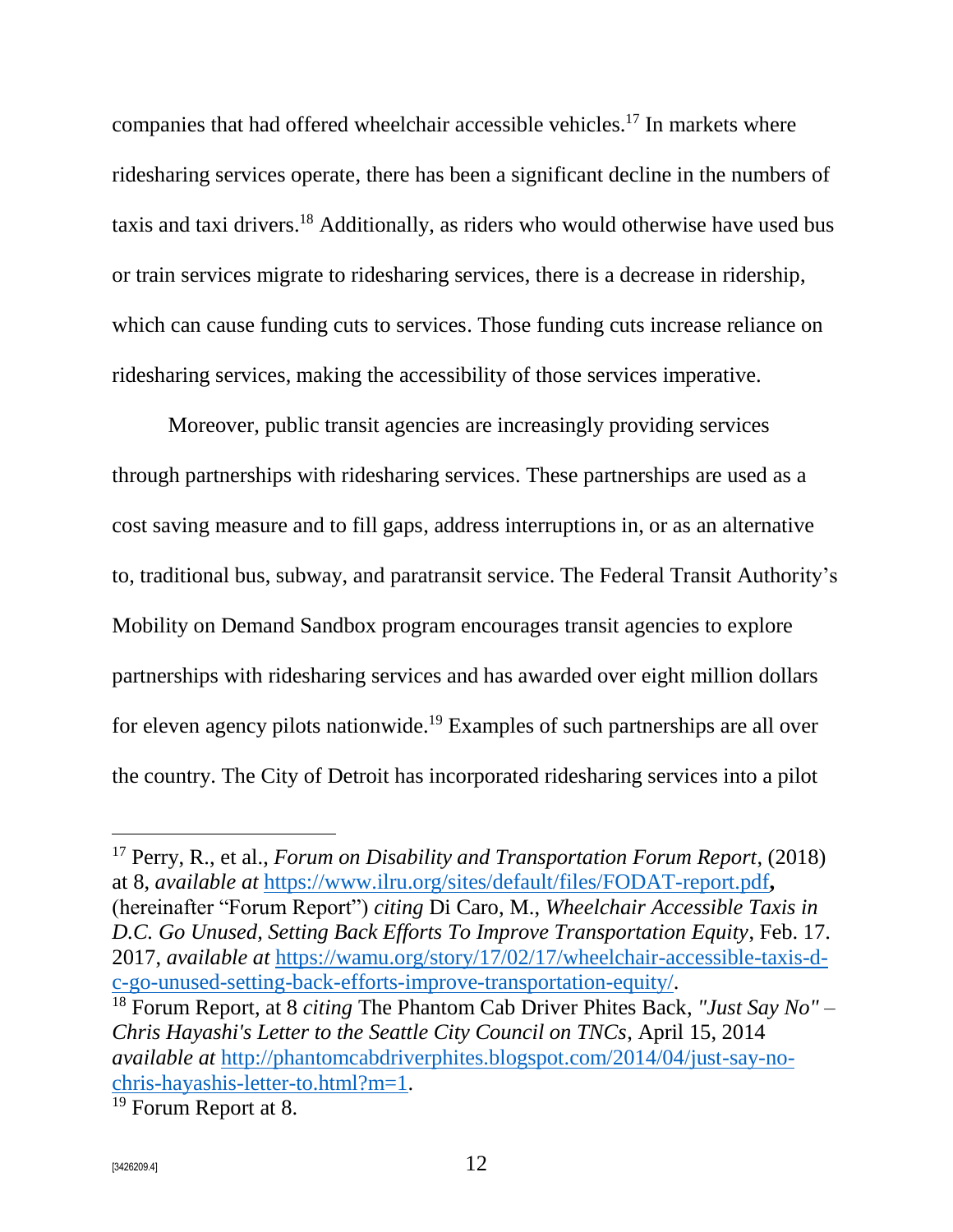program to provide transportation in areas and at times that are underserved by the public transit systems.<sup>20</sup> In Florida, Pinellas County has started a public-private partnership with Uber to fill gaps in late night and early morning public transit services.<sup>21</sup> In Idaho, the Valley Regional Transit agency operating in Boise is using a public-private partnership with Lyft to provide low-income persons with access to job-related transportation during night and morning hours when the regular buses are not running.<sup>22</sup> These programs are the future of transportation and it is vitally important that they are accessible to people with disabilities.<sup>23</sup>

## <span id="page-13-0"></span>**III. Most Traditional Transportation Systems are Inaccessible or Unavailable to People with Disabilities**

Significant barriers to public transportation persist and options remain

limited for people with disabilities almost thirty years after the passage of the

<sup>20</sup> Benner, R., Transportation for America, *Using New Mobility Models to Increase Access*, June 28, 2018, *available at* [http://t4america.org/2018/06/28/using](http://t4america.org/2018/06/28/using-mobility-services-to-increase-access/)[mobility-services-to-increase-access/.](http://t4america.org/2018/06/28/using-mobility-services-to-increase-access/)

<sup>21</sup> Shaheen, S., Move Forward*, Late-Night Transportation: How Two Public Agencies Are Filling Service Gaps Through Mobility on Demand*, Jan. 11, 2019, *available at* [https://www.move-forward.com/late-night-transportation-how-two](https://www.move-forward.com/late-night-transportation-how-two-public-agencies-are-filling-service-gaps-through-mobility-on-demand/)[public-agencies-are-filling-service-gaps-through-mobility-on-demand/.](https://www.move-forward.com/late-night-transportation-how-two-public-agencies-are-filling-service-gaps-through-mobility-on-demand/)

 $^{22}$  Valley Regional Transit, Shared Mobility – VRT Late Night Service, <https://valleyregionaltransit.org/shared-mobility/vrt-late-night/> (last visited Aug. 16, 2019)

<sup>&</sup>lt;sup>23</sup> Recognizing the impact of transportation network companies like Uber is not intended to diminish the importance of traditional public transit in the lives of people with disabilities. Public transit must be made accessible under the ADA. At the same time, people with disabilities must have the option of choosing to use new technologies free from unlawful disability discrimination.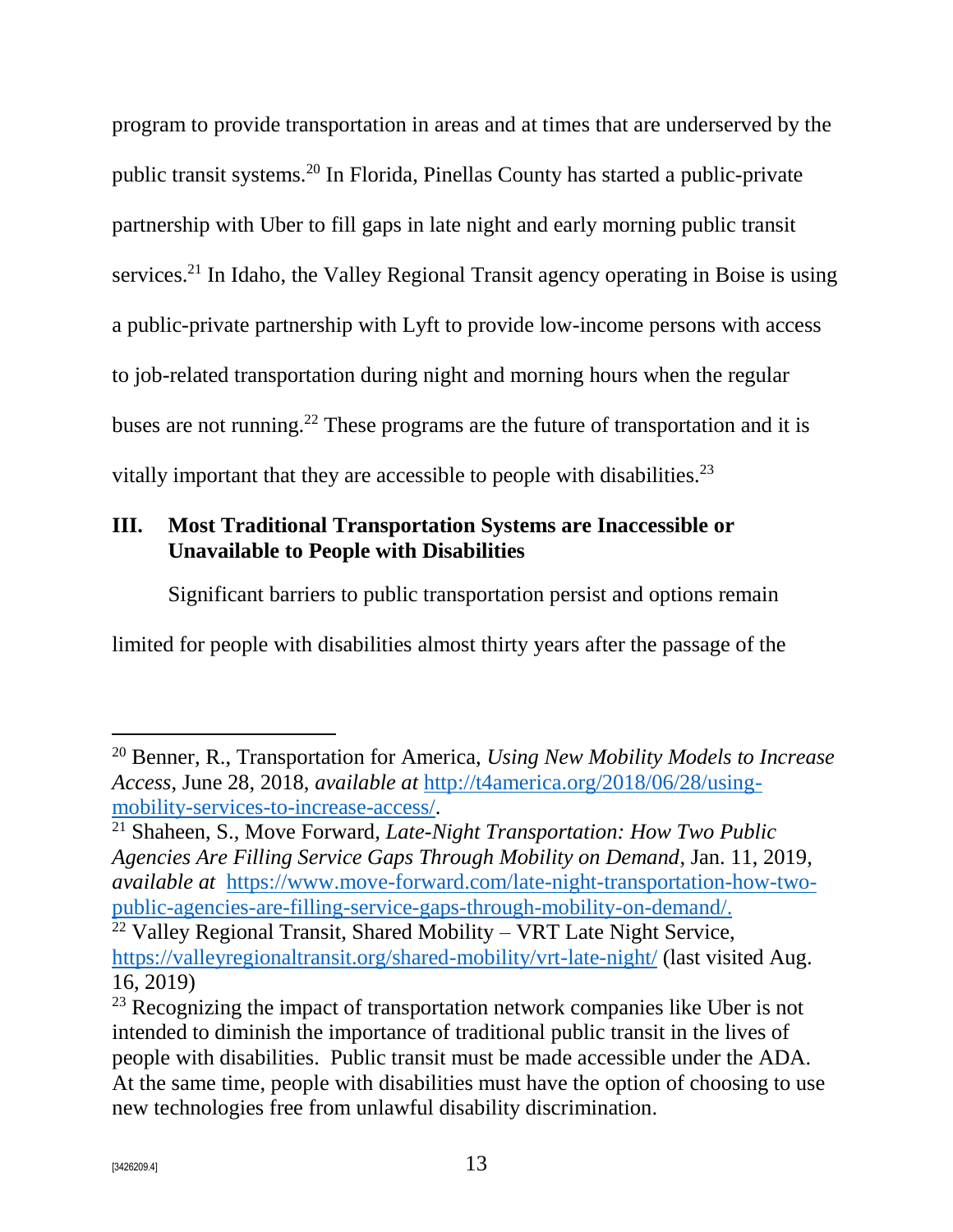ADA. Many cities operate subway and train systems that were built long before the ADA and which include many inaccessible stations.<sup>24</sup> The ADA took a gradual approach to rail and subway systems, requiring affirmative construction only at "key" stations, which has caused persistent gaps in accessibility.<sup>25</sup> For instance, in Chicago, where this litigation was initiated, 42 train stations remain inaccessible. Although the Chicago Transit Agency (CTA) has launched an initiative to make all train stations accessible, that project will not be completed for 20 years, and that timeline is assuming that the CTA can secure adequate funding.<sup>26</sup>

While bus service has become significantly more accessible over the last thirty years, during the same period, bus routes and schedules have not kept up with changing employment and residential growth patterns in many metropolitan areas.<sup>27</sup> Most taxi fleets across the country offer limited services for persons with disabilities.<sup>28</sup>

<sup>&</sup>lt;sup>24</sup> AAPD Equity in Transportation Report, at 2; National Council on Disability, *Transportation Update: Where We've Gone and What We've Learned*, (2015) at 51, *available at* <https://ncd.gov/publications/2015/05042015> (hereinafter "NCD Transportation Update").

 $^{25}$  *Id.* 

<sup>26</sup> *available at* <https://www.transitchicago.com/accessibility/asap/>

<sup>27</sup> Vock, D., Governing The States and Localities, *Buses, Yes Buses Are 'the Hottest Trend in Transit'*, September 2017, *available at*

[https://www.governing.com/topics/transportation-infrastructure/gov-big-city-bus](https://www.governing.com/topics/transportation-infrastructure/gov-big-city-bus-systems.html)[systems.html.](https://www.governing.com/topics/transportation-infrastructure/gov-big-city-bus-systems.html)

<sup>28</sup> Assessing Unmet Needs, at 13.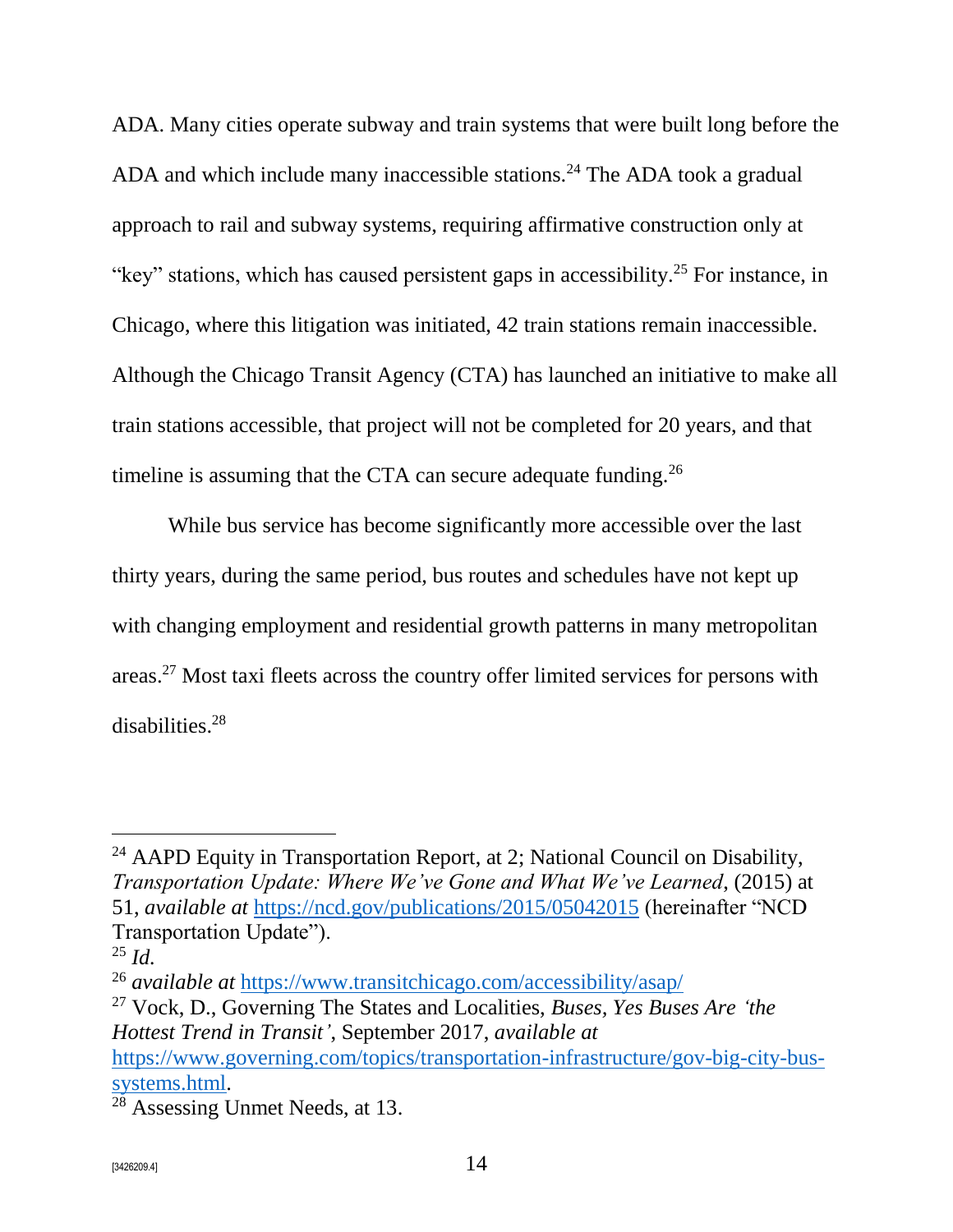A private sector assessment has found that even in the nation's largest metropolitan areas, where paratransit resources should be the most developed, paratransit systems do not have enough vehicles in operation to meet the needs of people with disabilities.<sup>29</sup> While paratransit services are generally affordable, they offer little flexibility, often requiring 24-hour advance reservations, and require that the user set aside a wide window of time to wait for the paratransit vehicle to arrive,<sup>30</sup> which can be particularly problematic for people who rely on paratransit to get to work. Additionally, paratransit service is not typically available in rural areas because the ADA only requires paratransit services where there is corresponding public transportation offered.<sup>31</sup> Even where public transportation exists, local authorities are not required to run paratransit parallel to routes designated for "commuter" service, thus taking paratransit off the table as a means of integrating persons with disabilities in the workforce.<sup>32</sup>

### <span id="page-15-0"></span>**IV. Organizational Plaintiffs Are A Critical Piece of the Enforcement System Established by Congress**

There is a massive asymmetry between corporate defendants, such as Uber, and the many individuals with disabilities who seek access to Uber and other transportation network companies. During the almost three decades since its

<sup>29</sup> *Id.* at 12.

<sup>30</sup> *Id.*

<sup>31</sup> 42 U.S.C. § 12143(a).

<sup>&</sup>lt;sup>32</sup> NCD Transportation Update, at page 76.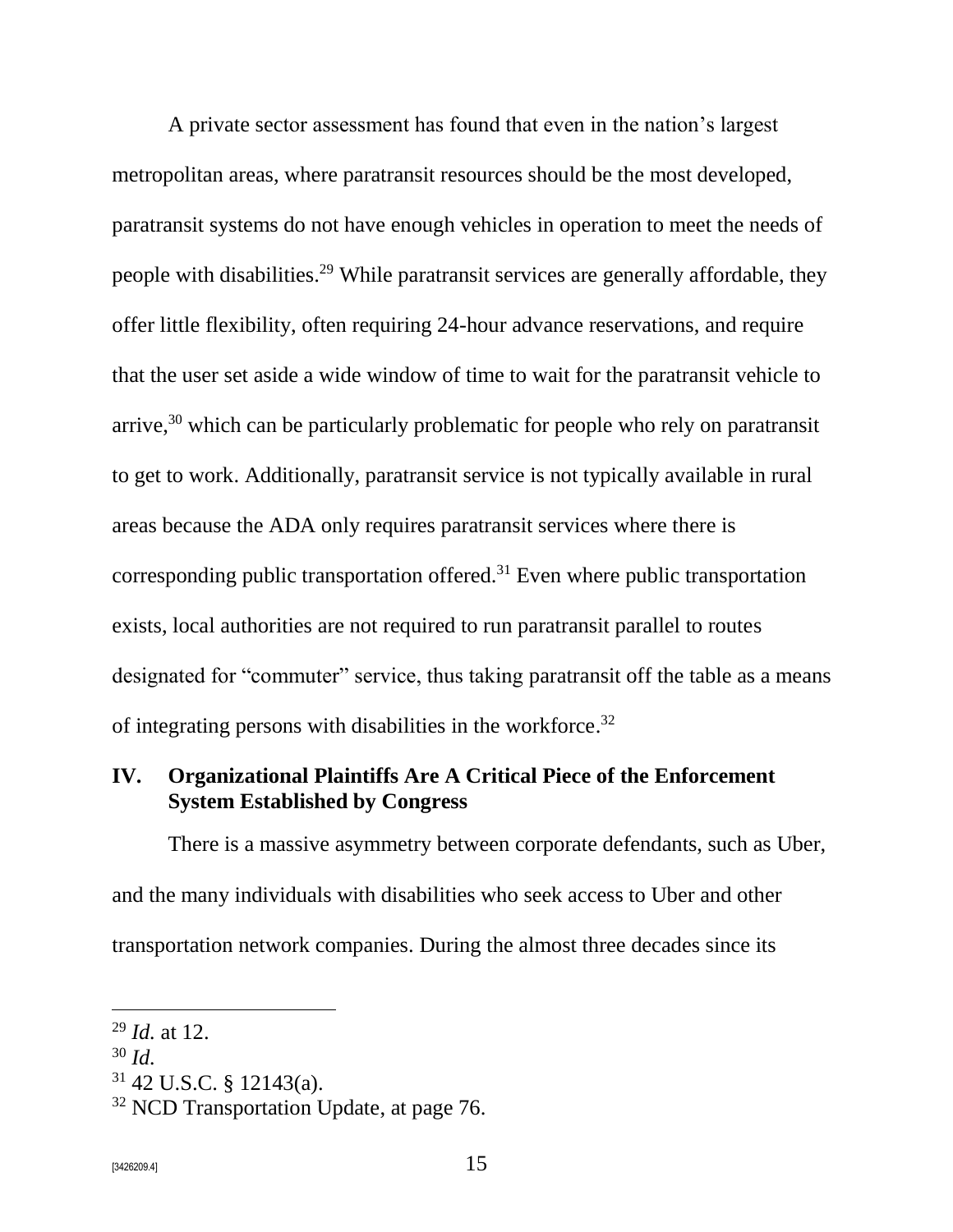enactment, enforcement of Title III of the ADA has relied in large part on organizations like Plaintiff-Appellant Access Living and *amici* to pursue systemic change through litigation efforts that would be far too expensive and timeconsuming for individuals.<sup>33</sup> *See, e.g., Paralyzed Veterans of America v. Ellerbe Becket Architects and Engineers,* 950 F. Supp. 393 (D.D.C. 1996); *National Federation of the Blind v. Target Corp.,* 452 F. Supp. 2d 946 (N.D. Cal. 2006); *National Association of the Deaf v. Netflix, Inc.*, 869 F. Supp. 2d 196 (D. Mass. 2012). This Court should reject the district court's strained reading of 42 U.S.C. Section 12188 and reverse the ruling below to avoid impairing organizational enforcement of Title III in ways contrary to the intent of Congress. At a minimum, this Court should reverse the denial of leave to amend to allow full consideration of Access Living's organizational standing based on the additional facts that the organization has included in its proposed amended complaint.

<sup>33</sup> Organizational plaintiffs also enforce Title II. *See e.g., Brooklyn Ctr. for Indep. of the Disabled v. Bloomberg,* 290 F.R.D. 409, 416 (S.D.N.Y. 2012).Title II of the ADA, while not at issue here, is available in instances where public entities contract with private entities to provide a public service, including a public transit service. *See,* 28 C.F.R. § 35.130(b)(1); *Armstrong v. Schwarzenegger,* 622 F. 3d 1058, 1066 (9th Cir. 2010); *James v. Peter Pan Transit Mgmt., Inc.,* No. 97-747, 1999 WL 735173, at \*8-9 (E.D.N.C. Jan. 20, 1999)*.*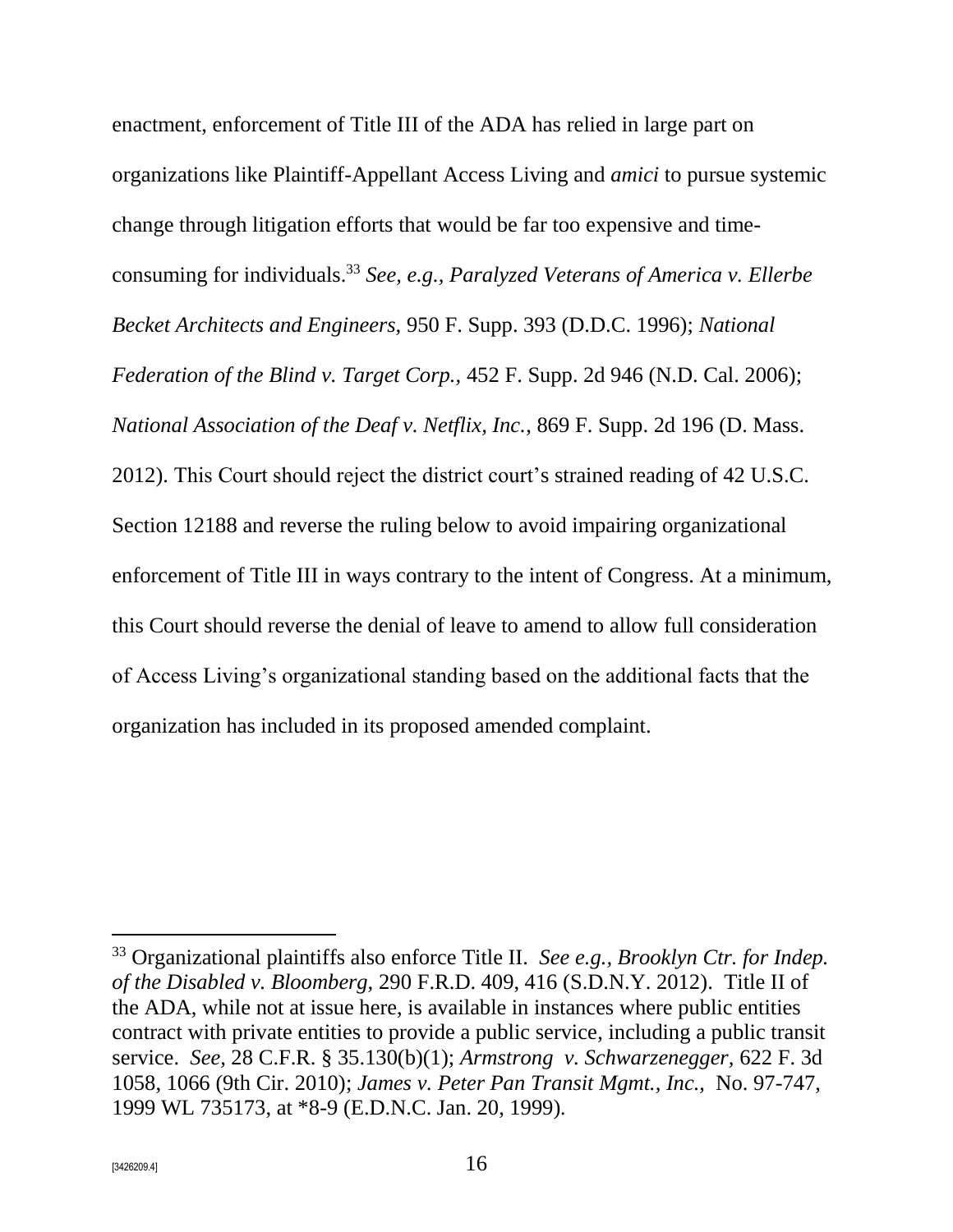#### **CONCLUSION**

<span id="page-17-0"></span>Access to transportation services is critical to ensuring equal opportunity for people with disabilities and fulfilling the promise of the ADA. Increasing the accessibility of ridesharing services benefits not only riders with disabilities but their communities as a whole and has the potential to help local governments save money by reducing reliance on costly paratransit service. For the foregoing reasons, the amicus organizations request that the Court handle this and similar appeals in a manner that would allow full development of these important factual issues in district courts. In the instant appeal, such factual development is best served by reversing the decision below and allowing the Appellant/Plaintiff organization to pursue the merits of the underlying litigation.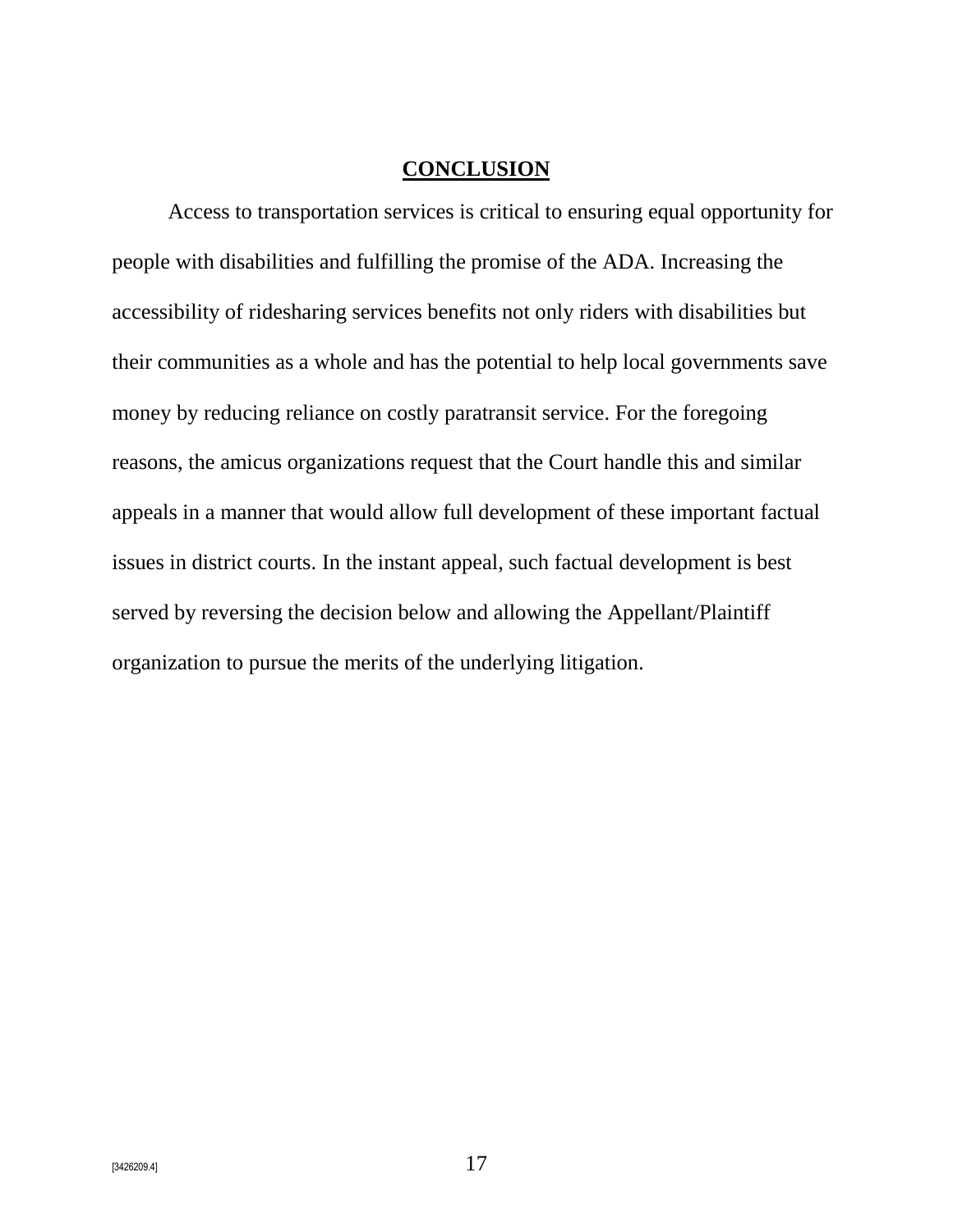Respectfully submitted,

Michael Bien Ernest Galvan Kara Janssen ROSEN BIEN GALVAN & GRUNFELD LLP 101 Mission Street, Sixth Floor San Francisco, CA 94105 (415) 433-6830 egalvan@rbgg.com

*Counsel for Amici Curiae*

Dated: August 23, 2019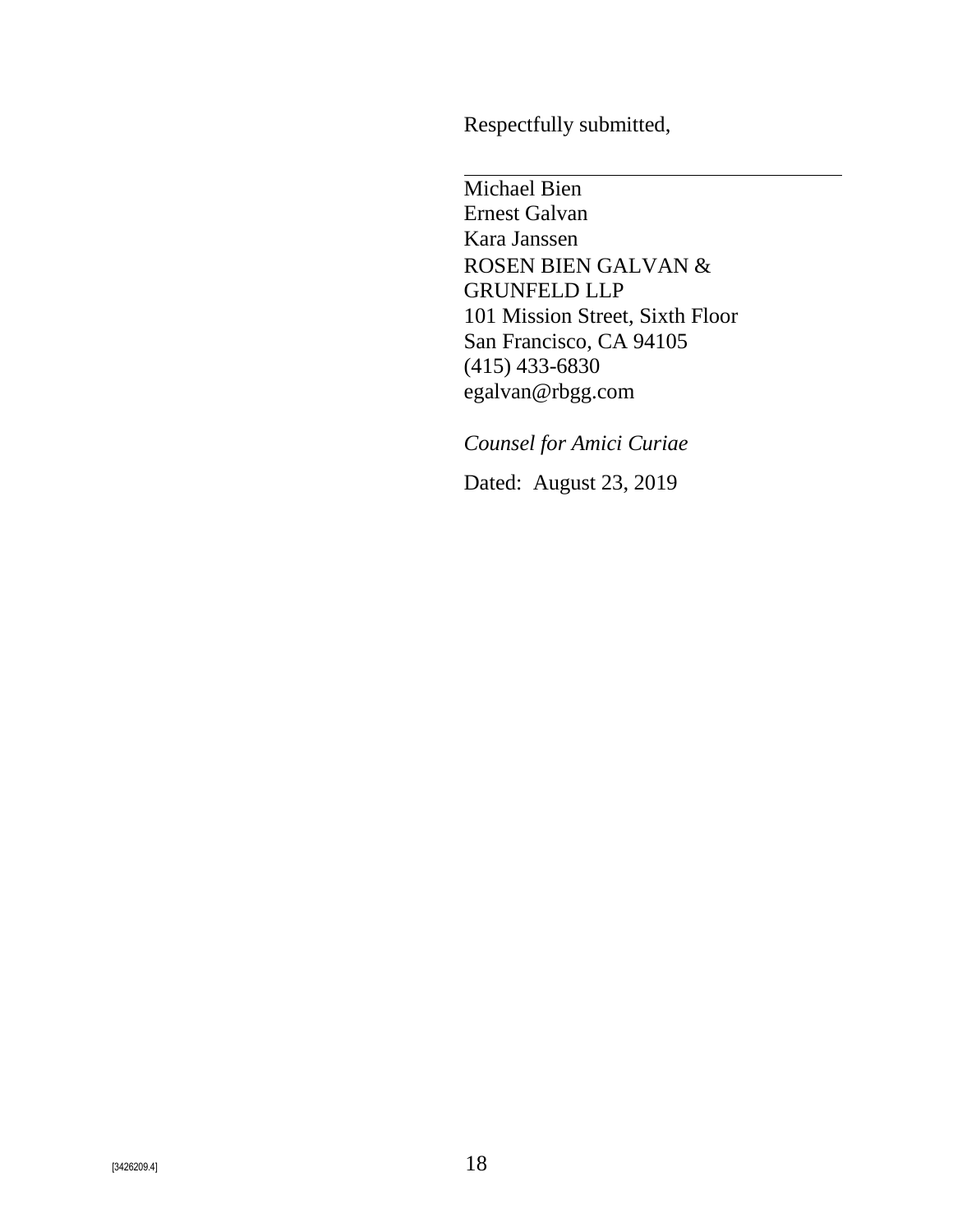#### **APPENDIX:**

#### LIST OF *AMICI*

<span id="page-19-0"></span>American Civil Liberties Union Disability Rights Project American Association of People with Disabilities Association of University Centers on Disabilities Center for Public Representation Civil Rights Education and Enforcement Center Disability Rights Advocates Disability Rights Education and Defense Fund Equip for Equality Houston Commission on Disabilities Independent Living Research Utilization Judge David L. Bazelon Center for Mental Health Law Lighthouse for the Blind and Visually Impaired National Association of the Deaf National Disability Rights Network National Federation of the Blind Paralyzed Veterans of America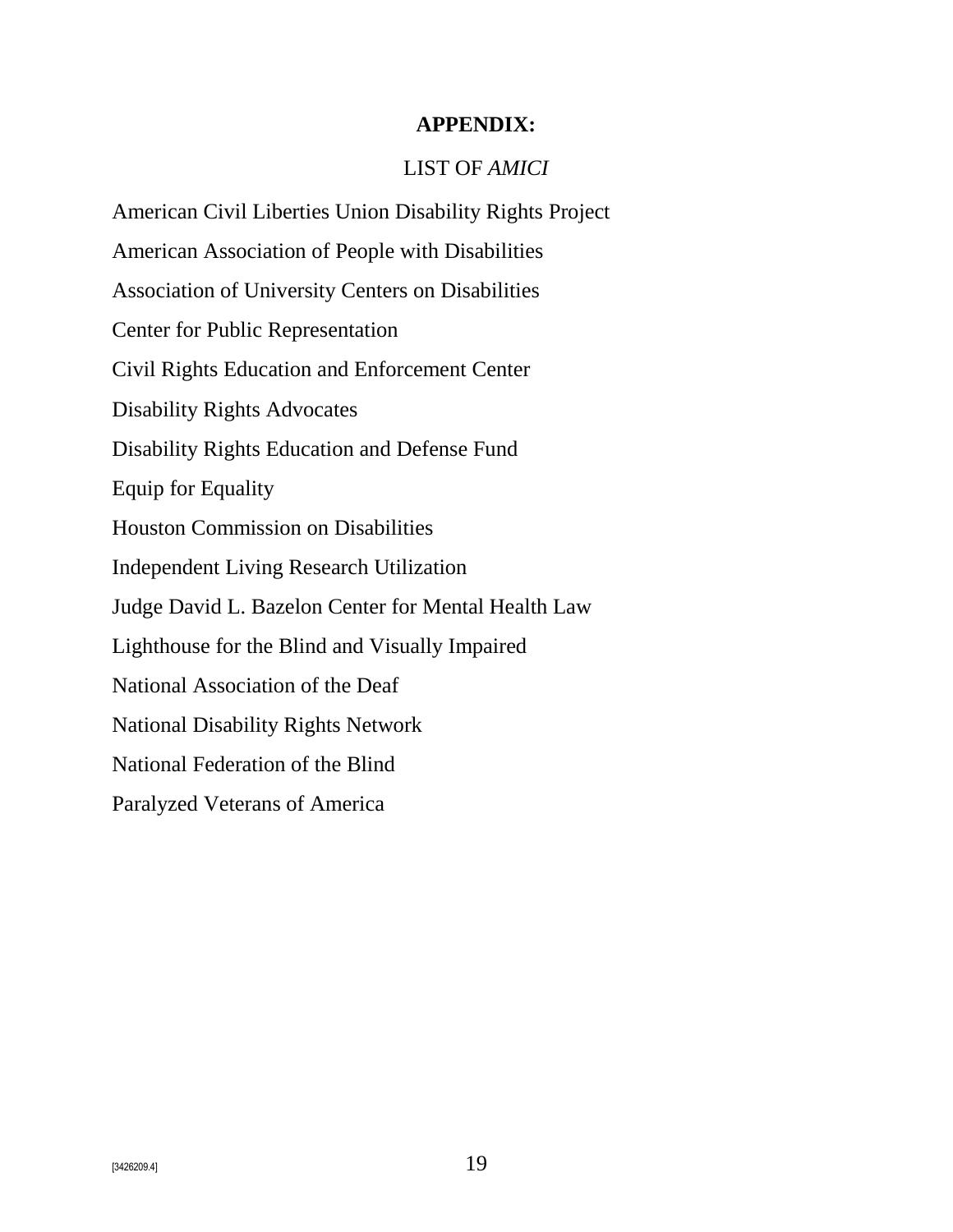#### **CERTIFICATE OF COMPLIANCE**

<span id="page-20-0"></span>I hereby certify that this document complies with the type-volume limitation of Fed. R. App. P. 32 (a)(7)(B), and Circuit Rule 32(c) because this document contains 3,508 words. This document complies with the typeface requirements of Fed. R. App. P. 32(a)(5), the type-style requirements of Fed. R. App. P. 32(a)(6), and Circuit Rule 32(b) because this document has been prepared in a proportionally spaced typeface using Microsoft Word 14-point Times New Roman Font.

Executed this 23rd day of August , 2019.

Ernest Galvan *Counsel for Amici Curiae*